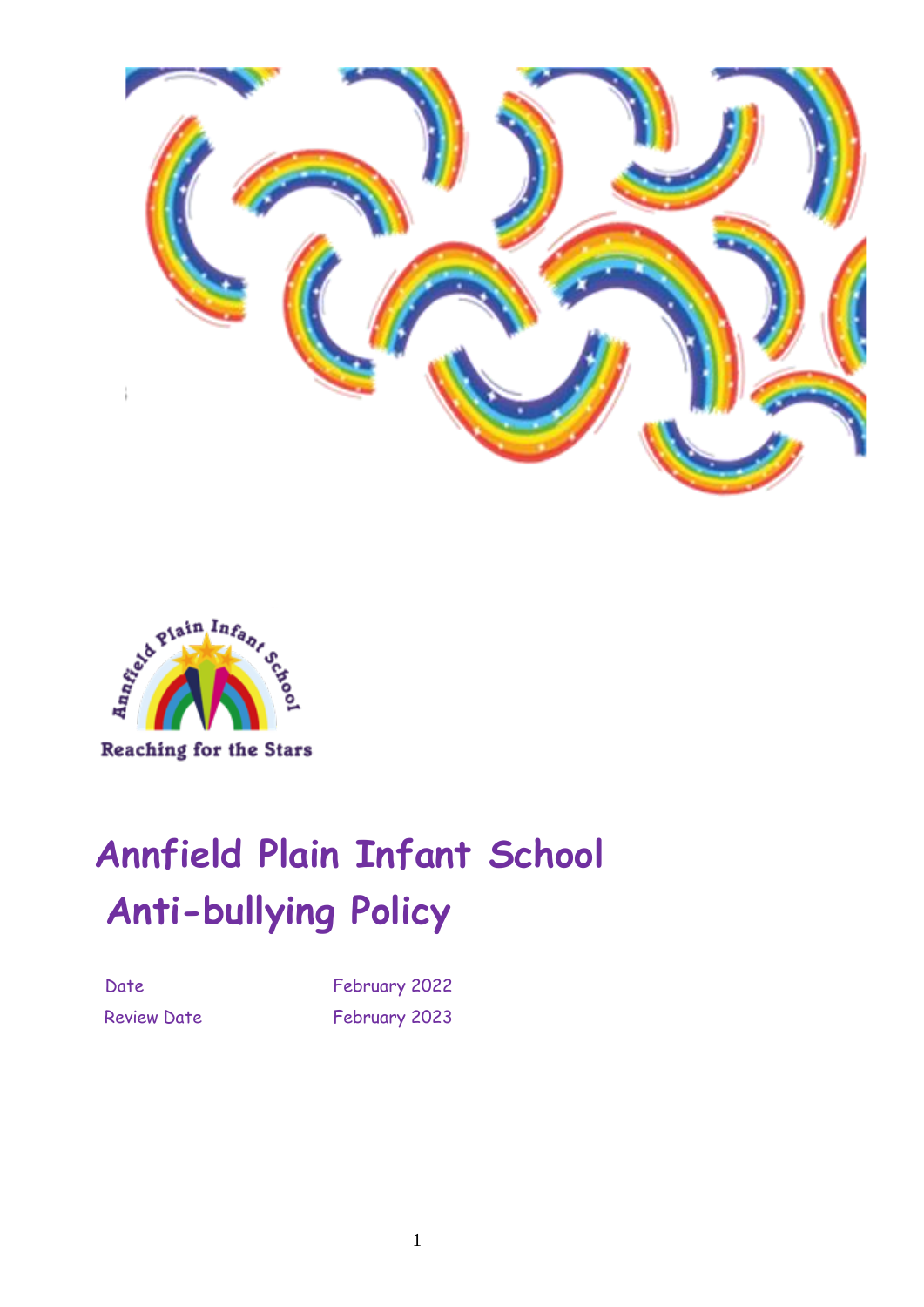Annfield Plain Infant School has achieved the Gold Rights Respecting Schools Award. We recognise achievement in putting the United Nations Convention on the Rights of the Child (UNCRC) at the heart of our school's planning, policies, practice and ethos. By taking these steps our school community helps improve well-being and develops every child's talents and abilities to their potential.

At Annfield Plain Infant School we not only teach about the child's rights but we also model rights and respect in all of our relationships: between teachers/adults and students, between adults and between students.

## **Statement of Principle**

Our school seeks to provide a safe, secure and positive environment in which children and young people can develop and grow making full use of the range of facilities available to them.

Children, young people and the adults involved with them are entitled to be treated with respect and understanding, and to participate in any activity free from intimidation.

Our school seeks to ensure that those acting on behalf of the school:

- Actively listen to children and young people;
- Act appropriately on information received;
- Actively encourage conversations about what bullying is to enable children to have the language to tell us should it happen.

In order to ensure that a safe, secure, positive environment exists.

## **The Nature of Bullying**

Bullying is a subjective experience and can take many forms, making it extremely difficult to define. Children, young people and adults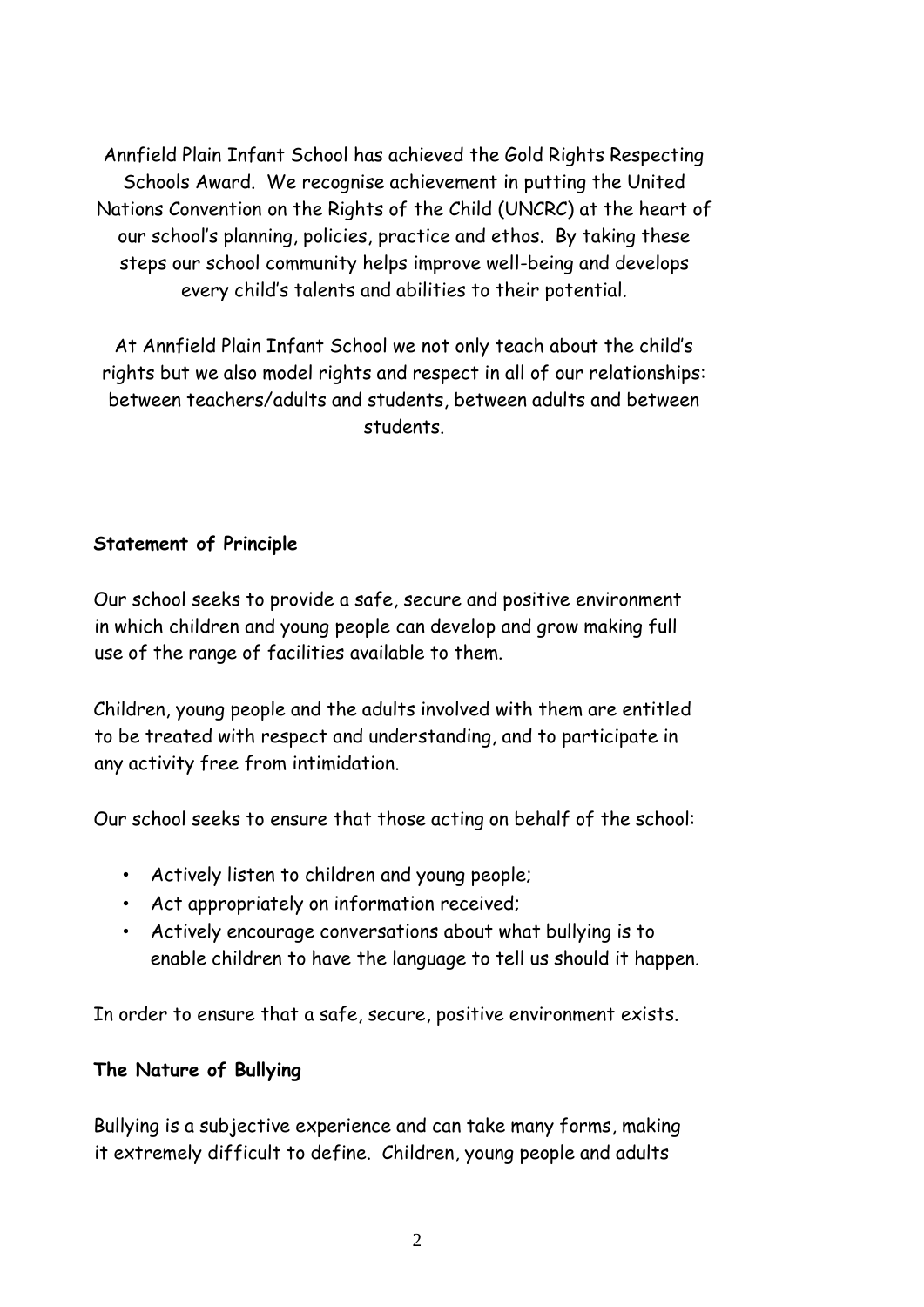can bully. The nature of bullying is changing and evolving as technology develops.

Bullying is harmful to all involved, not just the bullied, and can lead to self-doubt, lack of confidence, low self-esteem, depression, anxiety, selfharm and sometimes even suicide. Bullying generally fits into one of two categories: emotionally or physically harmful behaviour. This includes: -

Name calling; taunting; mocking; making offensive comments; kicking; hitting; pushing; taking belongings; text messaging; emailing; gossiping; excluding people from groups; and spreading hurtful and untruthful rumours and cyber-bullying (e.g. misuse of social media).

Definitions are different and individuals have different experiences; however from the accounts heard from children and young people, bullying is considered to be;

- Repetitive or persistent
- Intentionally harmful (deliberate), carried out by an individual or group
- An imbalance of power leaving the victim feeling defenceless

The three main types of bullying are:

- **Physical**  this includes hitting, kicking, scratching and the taking or deliberate damaging of property
- **Verbal** this includes name calling, insulting or discriminatory remarks (racist, sexist, homophobic, biphobic or transphobic), teasing, threats and extortion or sending nasty notes, text messages, emails etc.
- **Indirect** this includes ostracising or the spreading of nasty stories about someone and social exclusion of an individual.

Some individuals may feel that they are being bullied, even when there is no intention from others to cause them distress. Such perceptions of bullying should be taken seriously.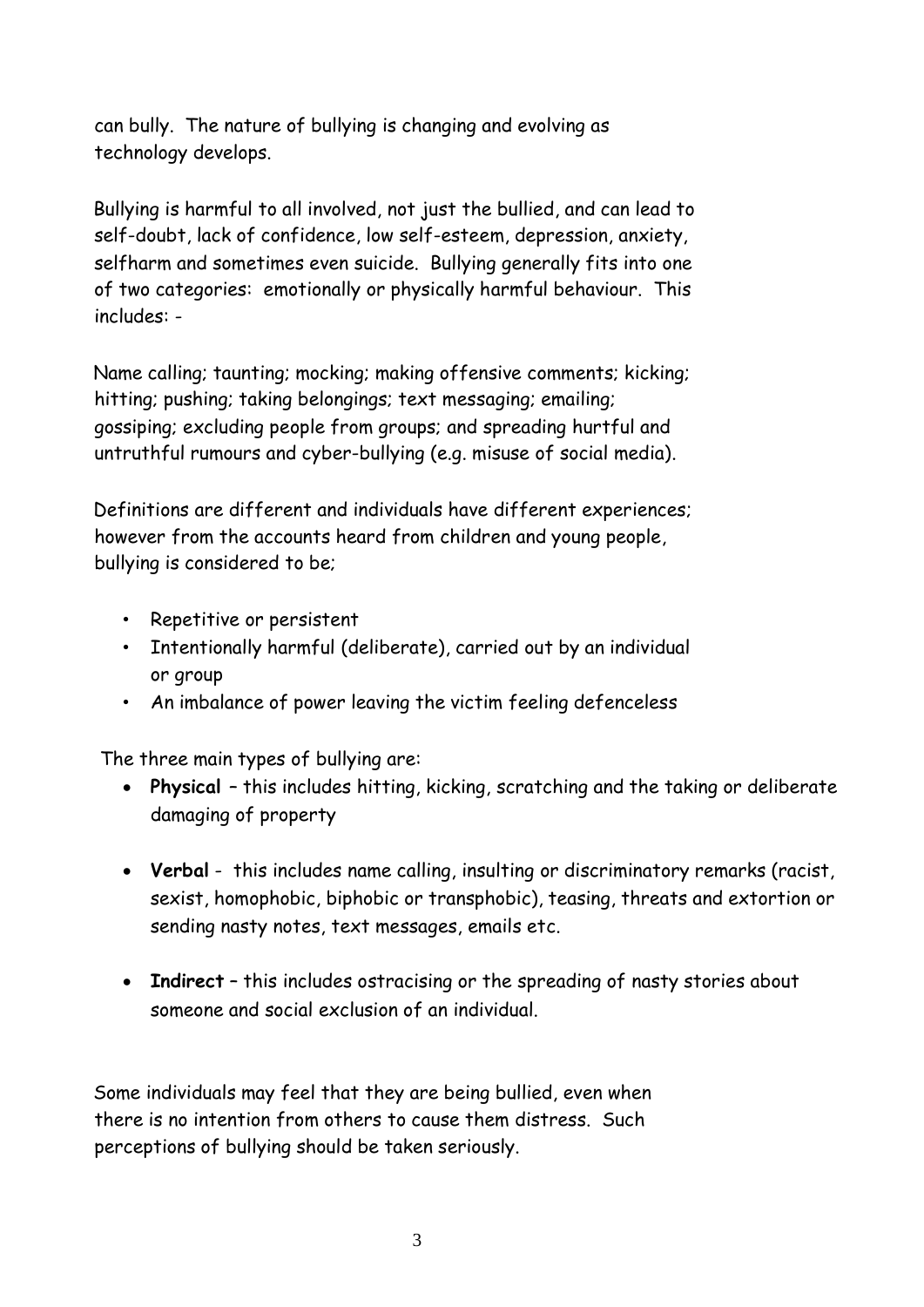In more serious instances where adults abuse their power over a child or a child does over another child, bullying may be viewed as child abuse and should be seen within this context.

Bullying is always damaging to those involved. The victim, the bully and those who witness or even know about the bullying are affected.

## **Victims**

Victims may spend their lives in fear. They often feel isolated from their peers and may believe that it is something about themselves which has led the bully to pick on them.

The victim's life may be characterised by unhappiness, a sense of desolation and desperation and exclusion from normal social experiences. These feelings can permeate all aspects of the victim's life and may lead to a strong desire to escape the situation by running away from home, truanting from school, and in some cases, self-harming or taking their own life.

The victims of bullying may have reduced self-esteem and self-worth and their performance in school and other areas often deteriorates.

Research evidence has shown that victims of bullying may be more likely to experience mental health problems. Victims of bullying may well become socially excluded (isolated) – which is a clear risk factor to becoming engaged in crime.

## **Bullying Behaviour**

Bullying behaviour is not a natural part of growing up and should not be seen as such.

Children and young people who bully are unlikely to stop while they can continue unchallenged.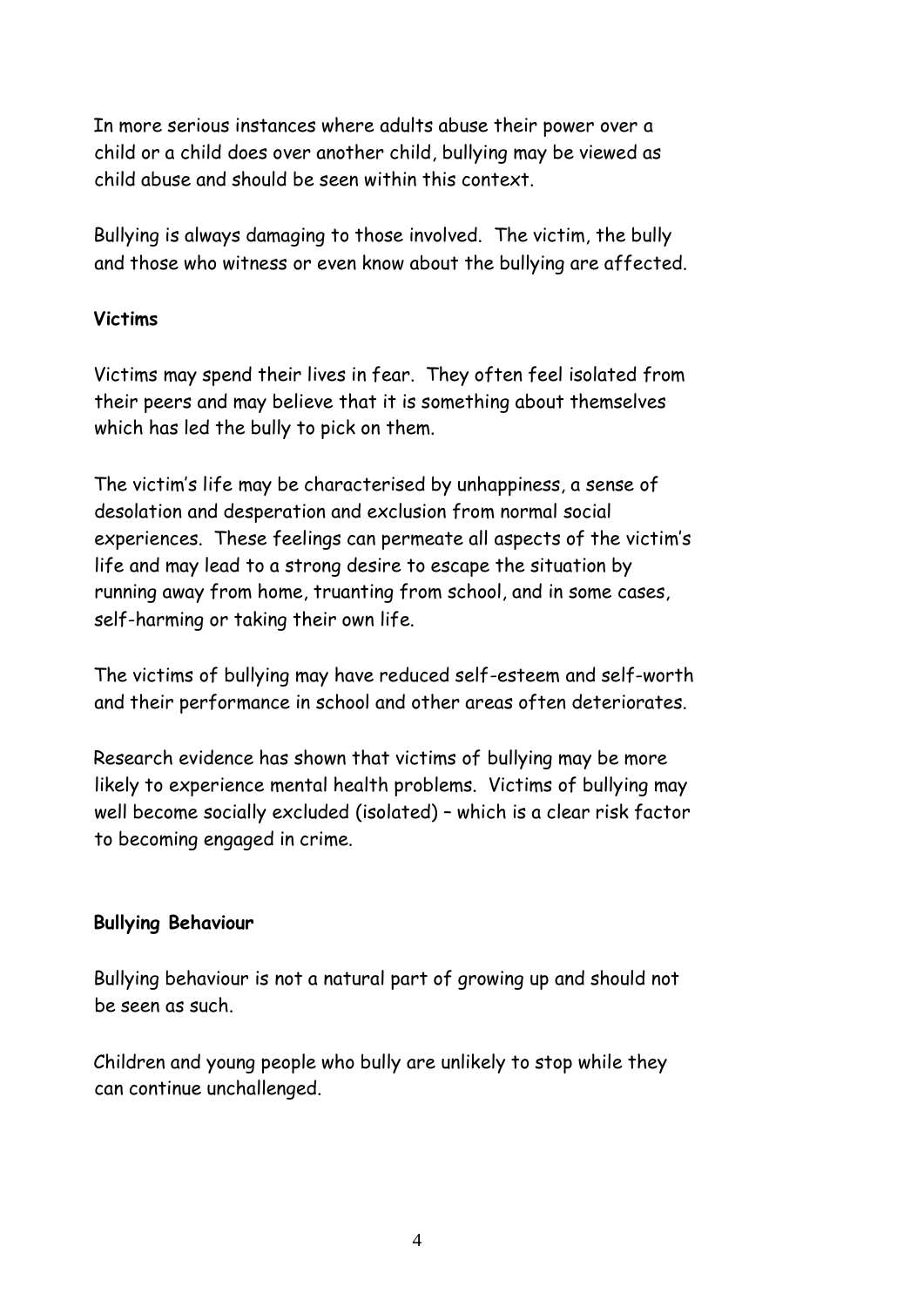## **Others**

Bullying behaviour does not just affect the victim and the perpetrator. Those who witness or know of bullying may live in fear that it will be their turn next.

Bullying promotes poor models of behaviour and may encourage others to imitate these models. Children and young people who have been bullied in one setting may well become bullies in another.

Evidence has shown that bullying is a major concern for parents and children of all ages.

## **Organisations**

Organisations which encourage or even tolerate bullying are less effective. Where the values and culture of the organisation are dominated by fear and misuse of power, individuals are less efficient, morale is lower and absence is more frequent.

**At Annfield Plain Infant School we state categorically that bullying is unacceptable and will not be tolerated.**

In our school we insist that:

- All adults, children and young people should be alert for signs of bullying;
- The issue of bullying should be discussed in schools and other settings openly and regularly;
- Organisations will develop close links with agencies which might help reduce bullying behaviour(UNICEF, PCSO's, Fire Service, Church…);
- We will make a commitment to take effective and appropriate action in dealing with bullying behaviour;
- Our school will develop appropriate mechanisms for: making children and young people who allege they have been bullied immediately safe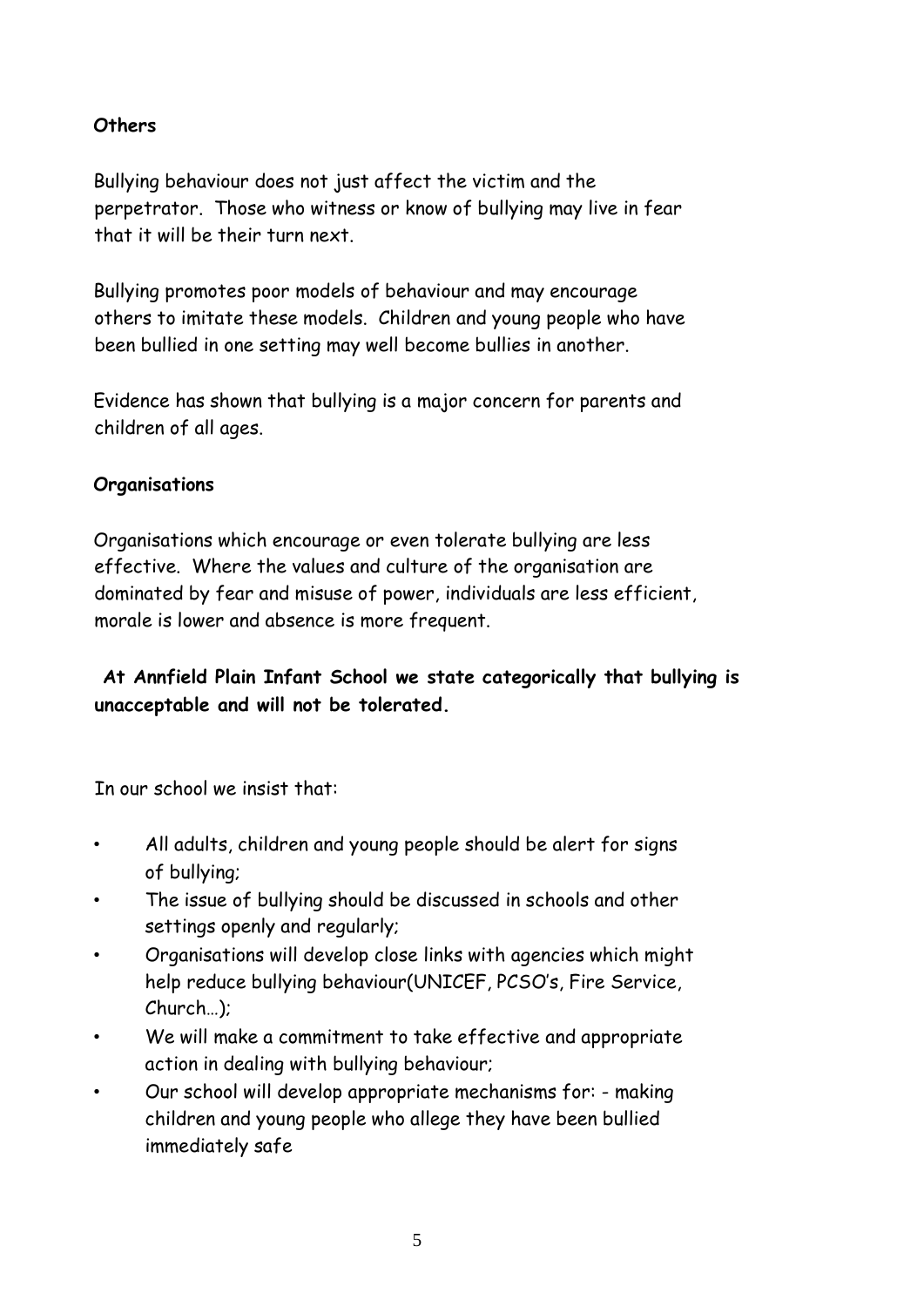- Incidents are investigated and actions taken as part of that investigation will be clearly stipulated.
- recording incidents and the subsequent action taken
- giving consideration to confidentiality issues
- involving parents and other organisations

Monitoring and evaluating the actions taken

- We will provide appropriate training and support for the victims of bullying;
- We will provide appropriate help for those involved in bullying behaviour;
- We will have to give careful consideration to how our Anti-Bullying Policy links with the Safeguarding procedures.

## **OUR SCHOOL'S IMPLEMENTATION OF THE POLICY:**

- We will consult with our pupils, parents, governors & staff in the development & updates of our policy.
- We will take advice & training for pupils and staff when available.
- We will set up a special friends system (Minibuds) so that daily support is in school for our children.
- We will include topics based on 'friendship', related to RRSA, PSHE & our RE schemes, in order to raise awareness of the issues.
- We will provide regular opportunities for pupils to discuss anti bullying issues in class council sessions, circle time, and PSHE curriculum time.
- We will try to ensure that all children in our school can identify an adult with whom they feel safe enough to talk to.
- We will ensure that all staff and volunteers involved with children and young people are able to maintain and develop positive relationships with them.
- We will provide and encourage a safe, listening environment in which adults, children and young people feel free to discuss their concerns regarding bullying behaviour.
- We will act swiftly & considerately when an accusation of bullying is made, helping the child involved to feel safe, and involving parents/carers.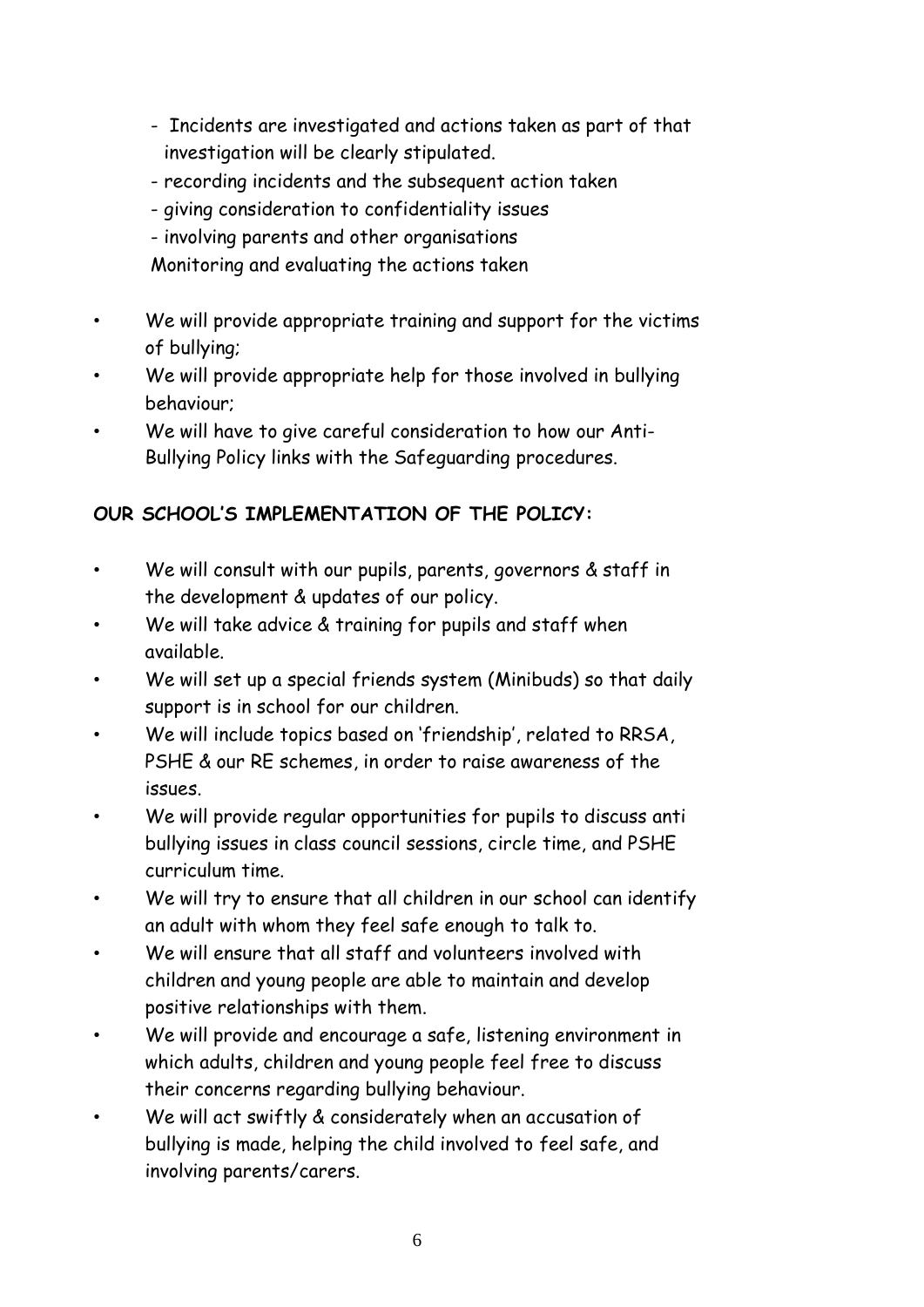- Any incidents of bullying will be taken seriously, and the discipline procedures set out in our behaviour policy will be immediately implemented, with parents being contacted.
- Any incidents will be recorded.

## **1. Signs of Bullying**

The behaviour of children, young people and adults is not always easily understood. Changes in behaviour may have many causes. Being bullied can be one reason why a child or young person's behaviour changes.

There is a need to be alert to the possibility that bullying is occurring.

These are some signs which need to be investigated sensitively: -

The child or young person may:

- Become withdrawn, clingy, moody, aggressive, unco-operative or non-communicative.
- Behave in immature ways, e.g. revert to thumb sucking or tantrums.
- Have sleep or appetite problems.
- Have more difficulty in concentrating.
- Show variation in performance.
- Have cuts, bruises or aches and pains without adequate explanation.
- Request extra money or start stealing.
- Have clothes or possessions which are damaged or lost.
- Complain of illness more frequently.
- Show a marked change in a well-established pattern of behaviour e.g.

A sudden loss of interest in a previously favoured activity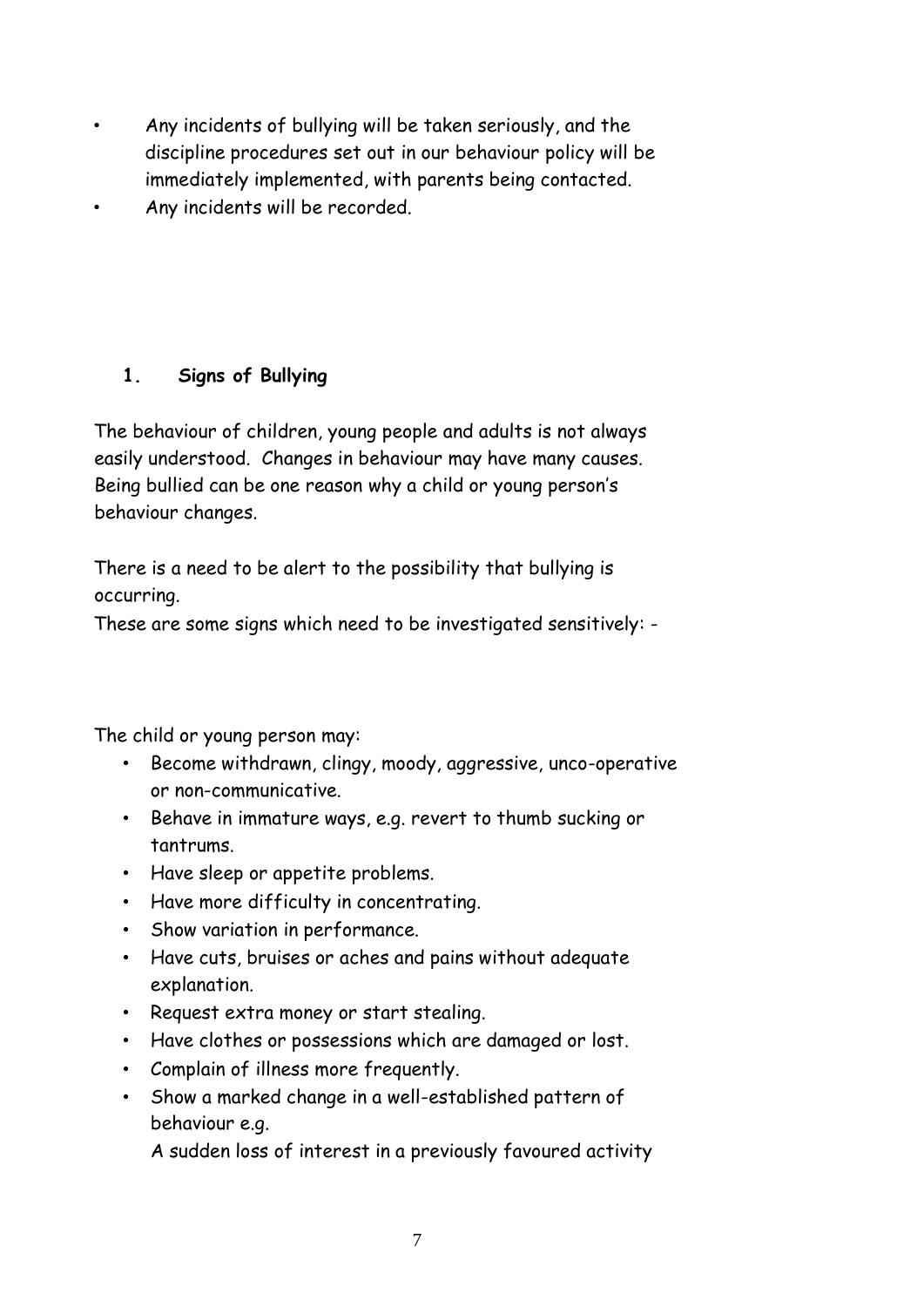Changing times of coming to and going from the house A reluctance to (or no longer wishing to) leave the home A request to change school, class etc.

A refusal to return to a place or activity

## **SOME VICTIMS OF BULLYING DO NOT APPEAR TO REVEAL ANY OUTWARD SIGNS**

**THESE SIGNS CAN ALSO BE AN INDICATION OF OTHER PROBLEMS AND MAY NOT ALWAYS BE LINKED TO BULLYING**

2. **Guidelines for Staff**

## **Children and Young People have the right to be safe (Article 19). All staff have a responsibility to keep them safe.**

All staff should be aware of the need to raise antibullying issues regularly. There must also be effective monitoring of the frequency and nature of bullying within our school.

The following actions will be taken to ensure that awareness of bullying is raised within our school: -

- Name a member of staff to be responsible for co-ordinating antibullying issues (Mrs Kane)
- Have an Anti-Bullying Policy with representative young people (School Council).
- Review the Anti-Bullying Policy at least annually.
- Keep staff and young people informed of developments on bullying issues by posters, leaflets, white-boards and in schools, assemblies, Rainbow Group and lessons.
- Specify clearly those types of behaviour that are considered to be bullying and therefore unacceptable.
- Positively encourage co-operative behaviour.
- Provide support to victims of bullying
- Provide support to those alleged to be bullying
- Provide staff training about bullying.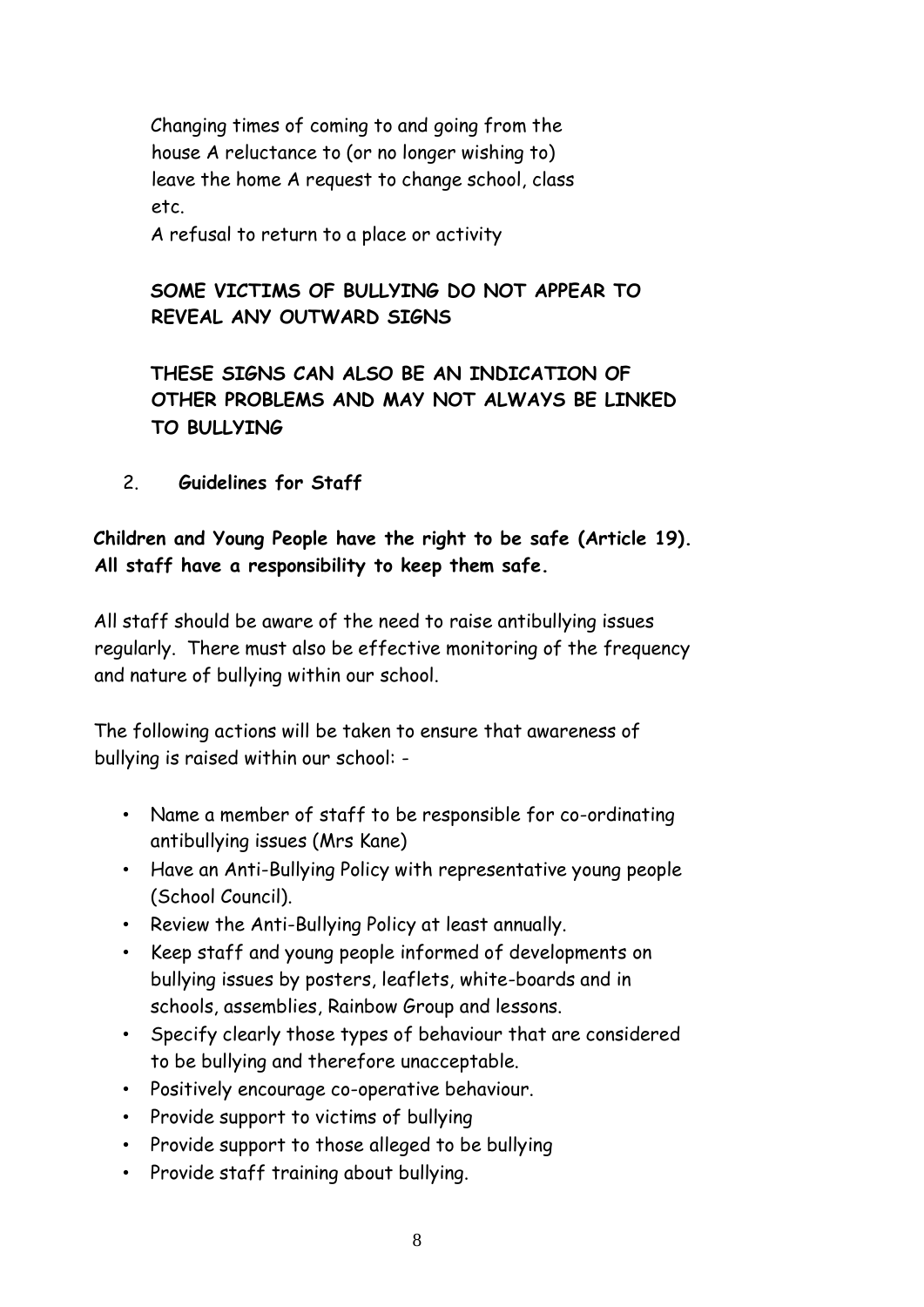• Make it possible for childen and young people to voice their concerns anonymously through our 'Worry Boxes'.

## **Immediate Action for Staff**

## **ENSURE THAT BULLYING INCIDENTS ARE DEALT WITH PROMPTLY**

The following actions are appropriate for use with **both** children and young people who are bullied and those who are involved in bullying.

- Ensure the immediate safety and well-being of children and young people
- Protect and support all parties while the issues are resolved
- Take the necessary steps to stop the bullying
- Listen to and treat children and young people sympathetically and take their concerns seriously
- Encourage children and young people to discuss the incidents of bullying
- Involve children and young people in the discussion about what action will be taken
- Consider a range of strategies to ensure that bullying does not occur again
- Record incidents and actions being taken and being them to the attention of the named person
- Inform parents/carers and discuss the situation with them calmly
- Maintain contact and work with parents/carers
- Respond calmly and consistently

# **LISTEN, TAKE ACTION, RECORD AND FOLLOW UP**

## **3. Guidelines for Parents/Families of Children being Bullied**

Children and young people go to a wide variety of places, ranging from schools, activity groups to youth clubs. It is not possible to list all of these, so the word **organisation** is used to cover all of them. Each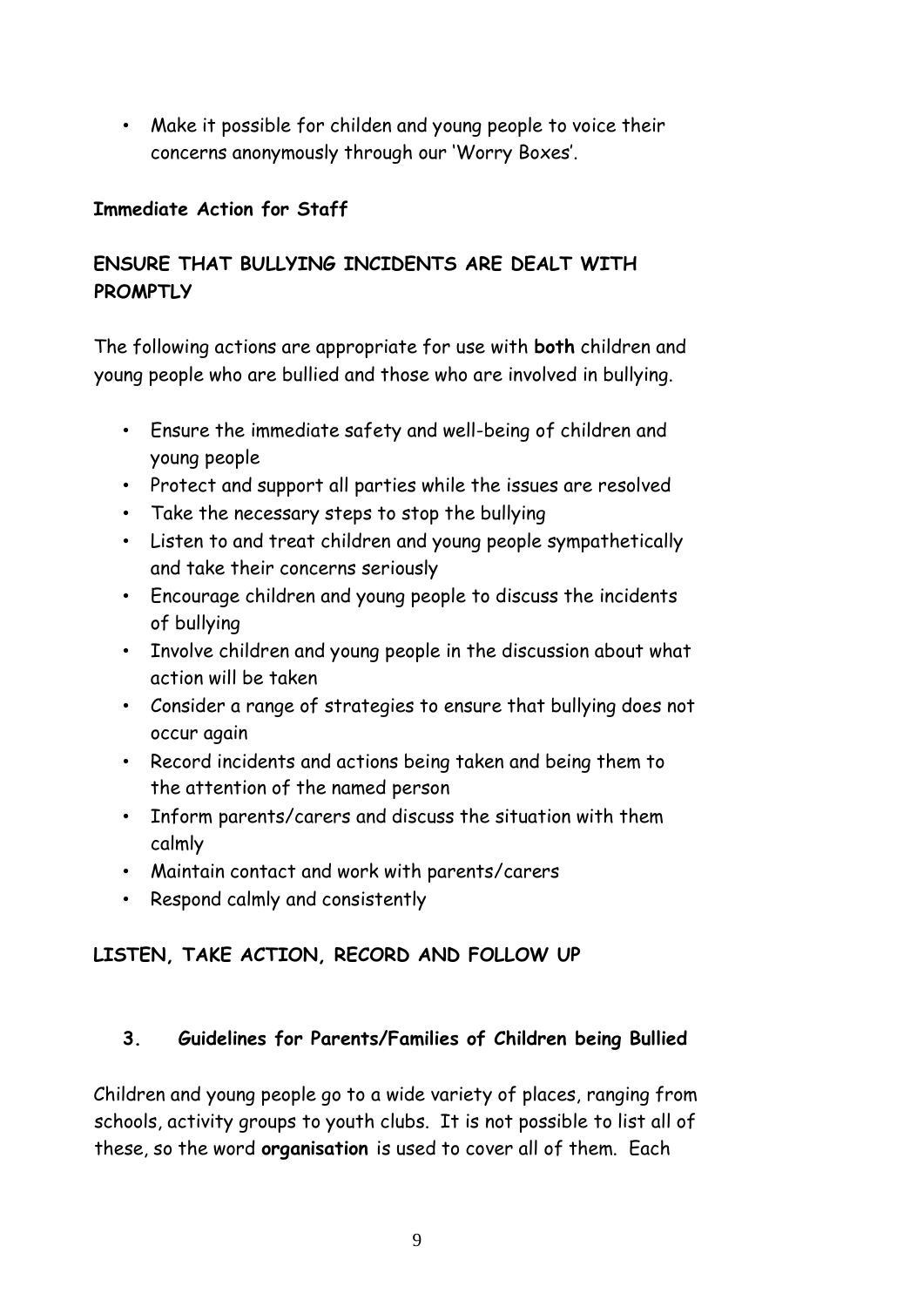organisation should have an Anti-Bullying Policy available. Ask for a copy.

If you suspect your child is being bullied:

• Talk to your child about what is happening; Be calm Show sensitivity Show concern Reassure your child that he or she is not to blame Comfort your children and reassure them that they are safe.

- If at all possible, act with your child's agreement;
- Contact someone in the organisation
- Expect the organisation to take you seriously and take appropriate action;
- Maintain contact and work with the organisation.

## **Some Do's and Don'ts**

Do listen to your child Do take your child's concerns seriously Do encourage your child to tell you what has been happening and in particular to report any trouble that has been encountered Do help your child to try and find a safe solution Do talk to the organisation Do look for signs of distress shown by your child Don't ignore your child if they say they are worried about being with certain people or in certain places Don't tell your child: "Just put up with it". Bullying is never acceptable. Action needs to be taken to stop bullying. Don't tell your child to fight back – retaliation is not the answer. The bully may be stronger. Your child could be hurt or get into trouble. Don't immediately rush off and deal with the situation yourself, let the organisation know and leave it to them to deal with. Don't approach the parents/carers of the perpetrator as this can make things worse.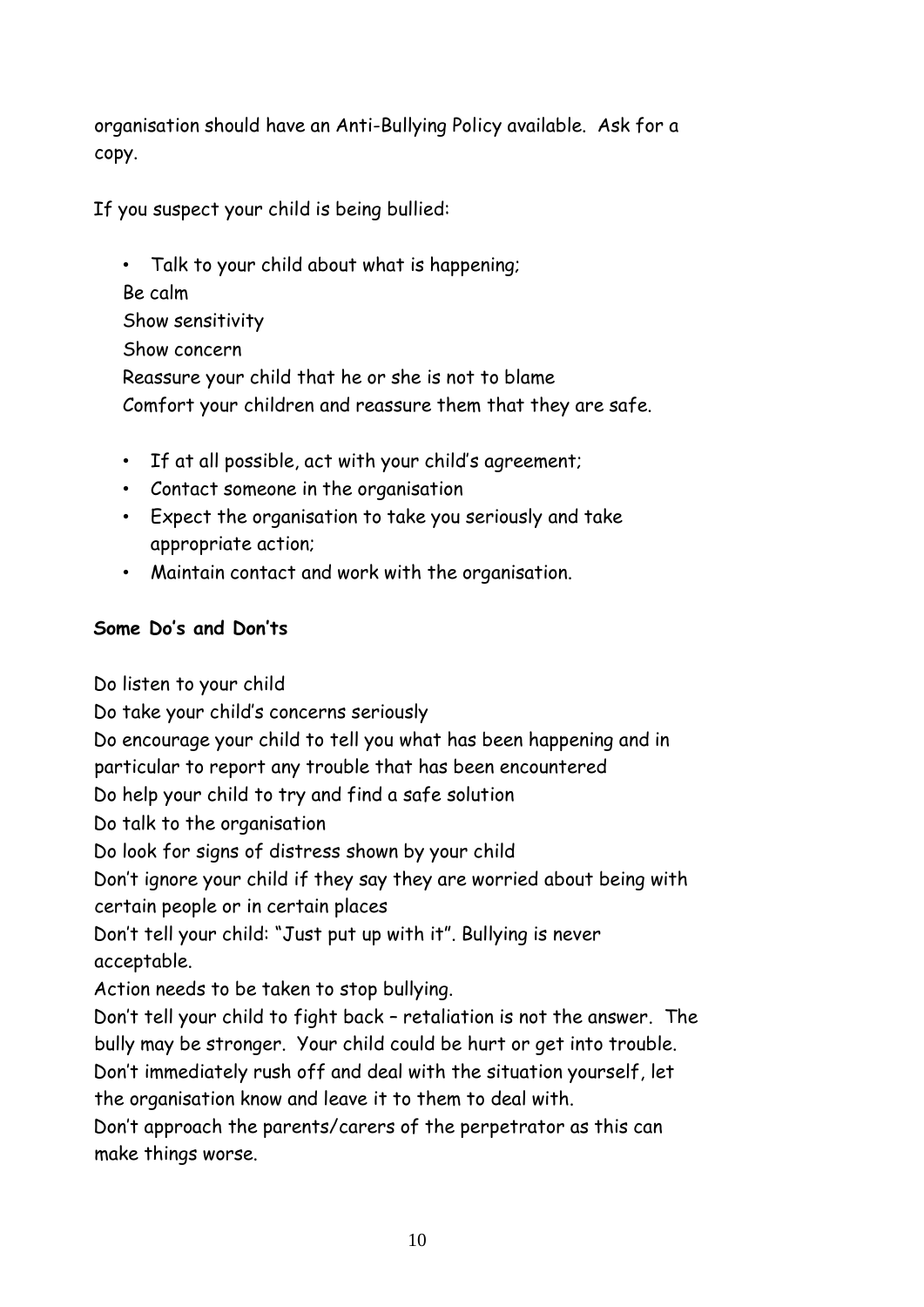Avoid describing children as victims as this may result in the label sticking rather than the issue being overcome.

## **YOUR CHILD HAS THE RIGHT TO BE SAFE (ARTICLE 19). YOUR CHILD HAS THE RIGHT TO EXPECT OTHER PEOPLE, INCLUDING YOURSELVES, TO HELP KEEP HIM OR HER SAFE.**

## **Other Sources of reference**

DfEE Circular 10/99 (Social Inclusion: Pupil Support) DfEE Document "Bullying, Don't Suffer In Silence" (2000) DfEE Sex and Relationships Education Guidance (2000)

## **(Further details fr[om](http://www.dfes.gov.uk/) [www.DfES.gov.uk](http://www.dfes.gov.uk/)[\)](http://www.dfes.gov.uk/)**

• Awareness of the Data Protection Act 1998 with regards to the disclosure of information

## **SOME USEFUL CONTACT DETAILS**

#### **NSPCC**

**Behave yourself!** A free guide which provides advice on positive ways of encouraging good behaviour in children.

**Parenting: A rough guide** written to encourage parents to work out positive ways of dealing with their children's difficult behaviour.

**Stop the Violence** A short booklet produced by the NSPCC for parents on keeping children safe. Covers violence in the home, violence at school and in the community. Gives some suggestions for how parents can make a difference.

## **Bullying Online**

A useful website with information and advice – www.bullyingonline.org.uk

#### **Helplines**